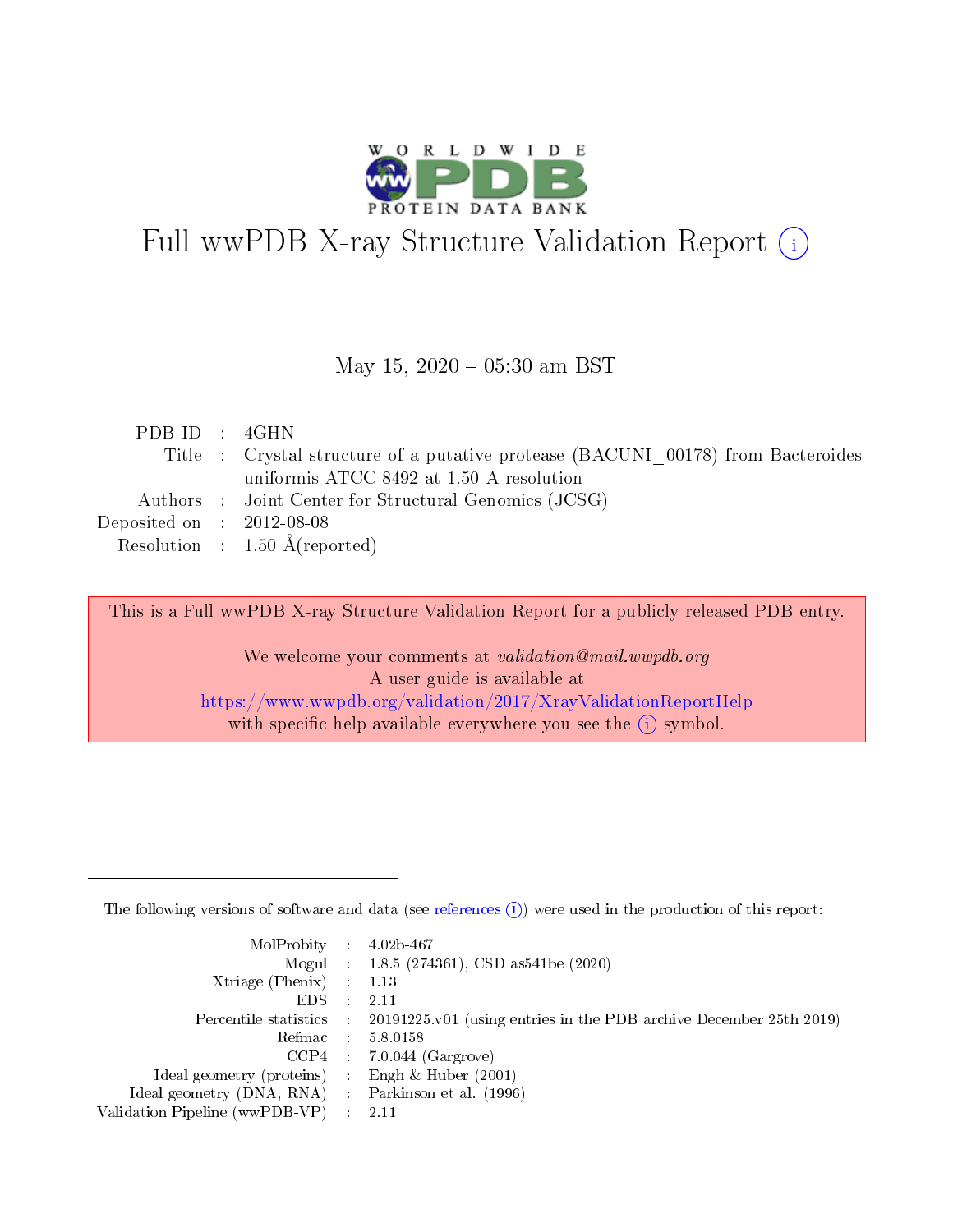# 1 [O](https://www.wwpdb.org/validation/2017/XrayValidationReportHelp#overall_quality)verall quality at a glance  $(i)$

The following experimental techniques were used to determine the structure: X-RAY DIFFRACTION

The reported resolution of this entry is 1.50 Å.

Percentile scores (ranging between 0-100) for global validation metrics of the entry are shown in the following graphic. The table shows the number of entries on which the scores are based.



| Metric                | Whole archive<br>$(\#\text{Entries})$ | Similar resolution<br>$(\#\text{Entries},\,\text{resolution}\,\,\text{range}(\textup{\AA}))$ |
|-----------------------|---------------------------------------|----------------------------------------------------------------------------------------------|
| $R_{free}$            | 130704                                | $2936(1.50-1.50)$                                                                            |
| Clashscore            | 141614                                | $3144(1.50-1.50)$                                                                            |
| Ramachandran outliers | 138981                                | $3066(1.50-1.50)$                                                                            |
| Sidechain outliers    | 138945                                | $3064(1.50-1.50)$                                                                            |
| RSRZ outliers         | 127900                                | $2884(1.50-1.50)$                                                                            |

The table below summarises the geometric issues observed across the polymeric chains and their fit to the electron density. The red, orange, yellow and green segments on the lower bar indicate the fraction of residues that contain outliers for  $>=3, 2, 1$  and 0 types of geometric quality criteria respectively. A grey segment represents the fraction of residues that are not modelled. The numeric value for each fraction is indicated below the corresponding segment, with a dot representing fractions  $\epsilon=5\%$  The upper red bar (where present) indicates the fraction of residues that have poor fit to the electron density. The numeric value is given above the bar.

| Mol | $\sim$ $\sim$<br>hain | Length | Quality of chain |    |
|-----|-----------------------|--------|------------------|----|
| л.  | . .                   | 393    | 4%<br>94%        | 5% |

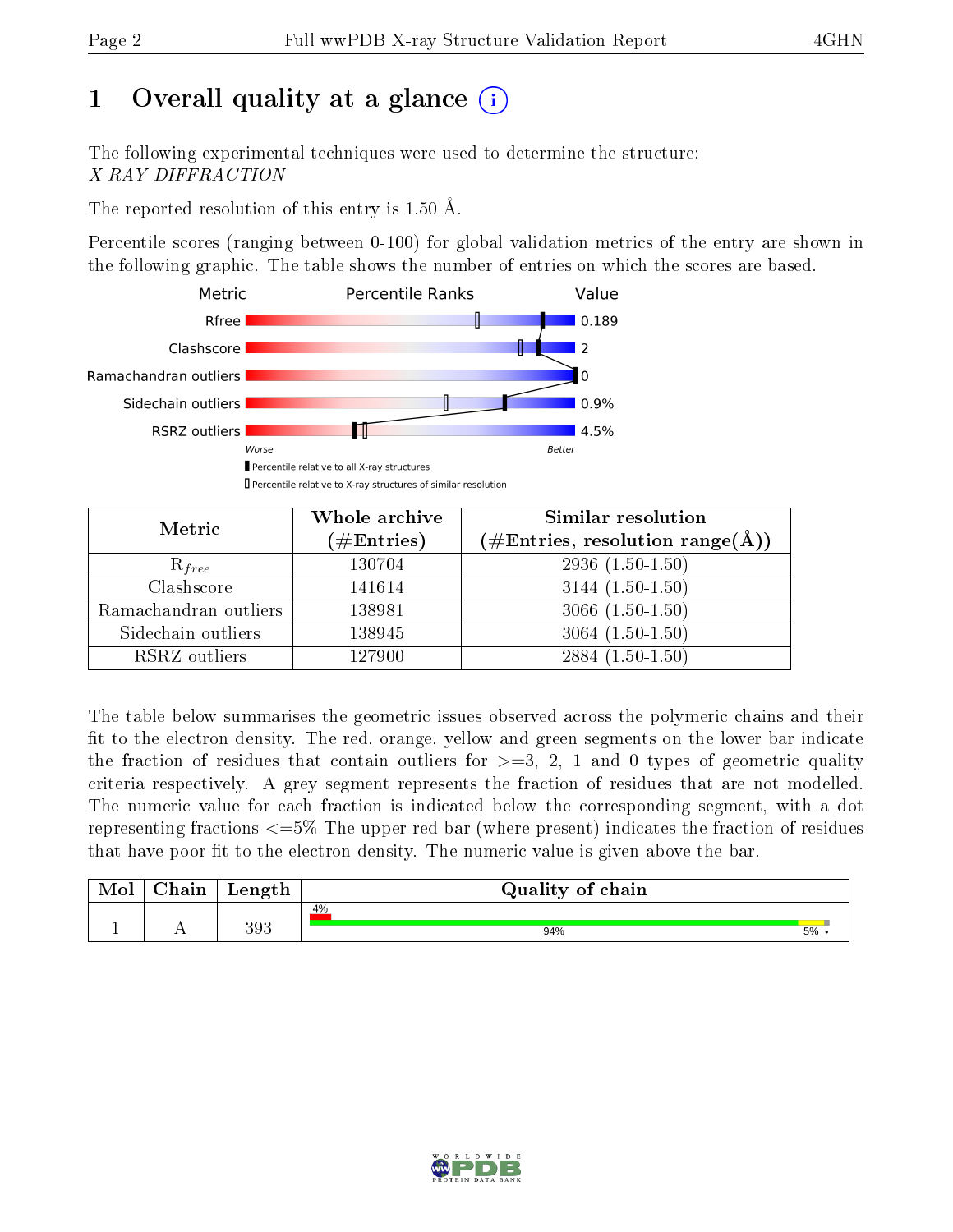# 2 Entry composition (i)

There are 3 unique types of molecules in this entry. The entry contains 3820 atoms, of which 0 are hydrogens and 0 are deuteriums.

In the tables below, the ZeroOcc column contains the number of atoms modelled with zero occupancy, the AltConf column contains the number of residues with at least one atom in alternate conformation and the Trace column contains the number of residues modelled with at most 2 atoms.

Molecule 1 is a protein called Uncharacterized protein.

| Mol | Chain | $\vert$ Residues $\vert$ | $\rm{Atoms}$        |          |  |     |  | ZeroOcc   AltConf   Trace |  |          |  |
|-----|-------|--------------------------|---------------------|----------|--|-----|--|---------------------------|--|----------|--|
|     |       | 388                      | $\rm Total$<br>3247 | 2076 531 |  | 623 |  | Sе                        |  | ດດ<br>∠∪ |  |

There is a discrepancy between the modelled and reference sequences:

|  | Chain   Residue   Modelled   Actual |        | Comment                                  | <b>Reference</b> |
|--|-------------------------------------|--------|------------------------------------------|------------------|
|  | re Lui                              | $\sim$ | $\pm$ leader sequence   UNP A7UY07 $\pm$ |                  |

• Molecule 2 is GLYCEROL (three-letter code: GOL) (formula:  $C_3H_8O_3$ ).



|  | $Mol$   Chain   Residues | Atoms     | $ZeroOcc \   \$ AltConf |
|--|--------------------------|-----------|-------------------------|
|  |                          | Total C O |                         |
|  |                          | Total C O |                         |

• Molecule 3 is water.

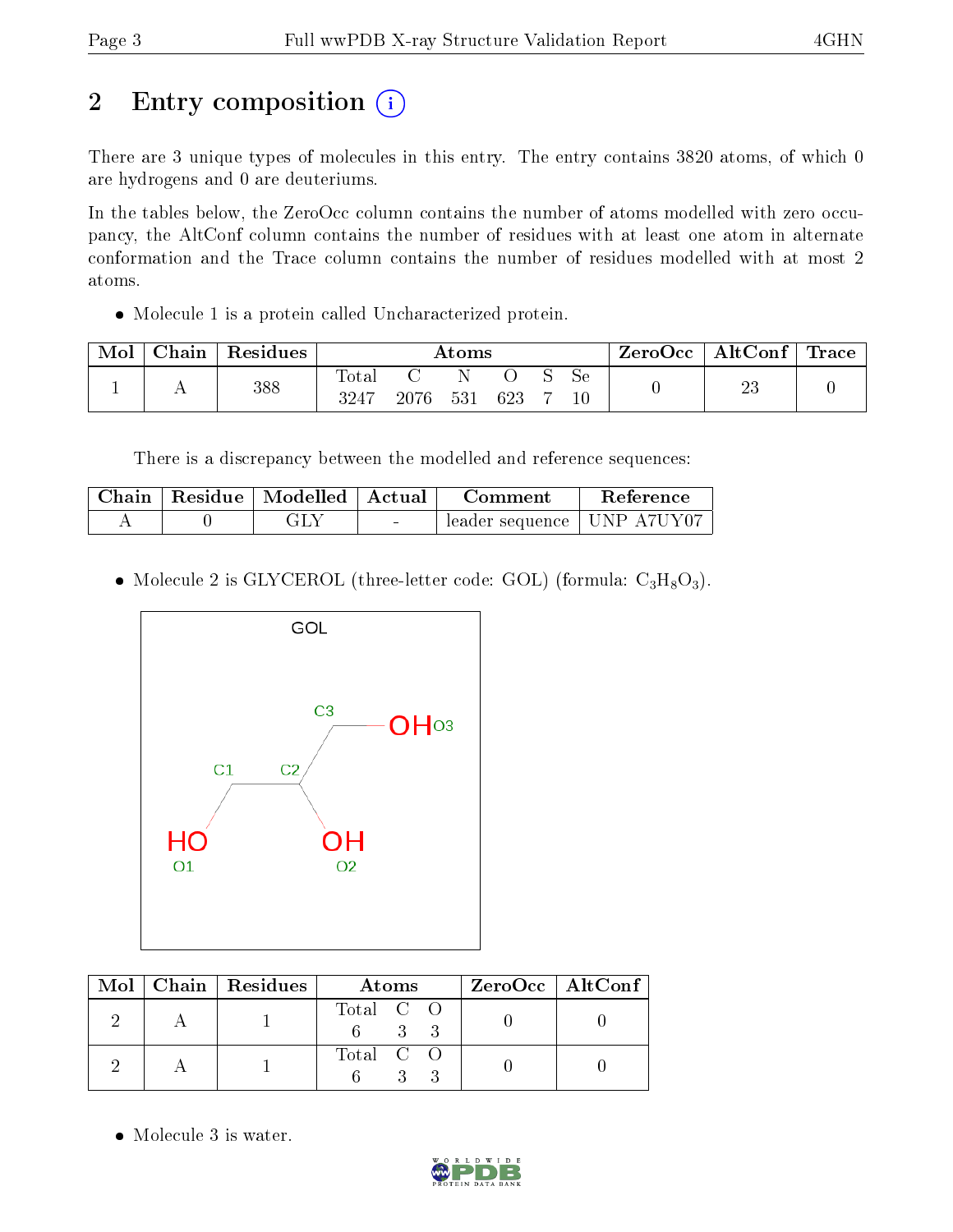|  | $\text{Mol}$   Chain   Residues | Atoms                | ZeroOcc   AltConf |  |
|--|---------------------------------|----------------------|-------------------|--|
|  | 554                             | Total<br>561<br>-561 |                   |  |

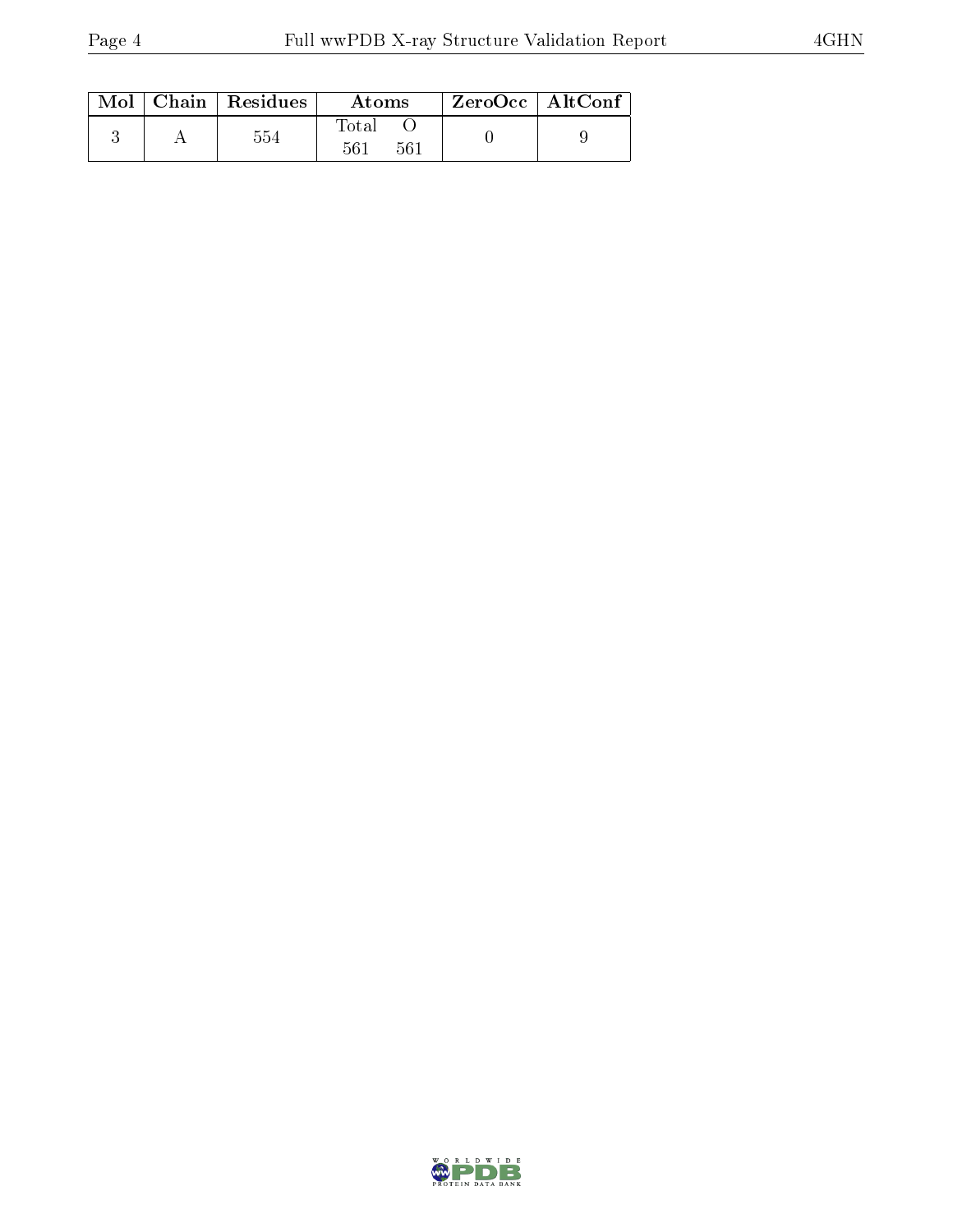# 3 Residue-property plots  $(i)$

These plots are drawn for all protein, RNA and DNA chains in the entry. The first graphic for a chain summarises the proportions of the various outlier classes displayed in the second graphic. The second graphic shows the sequence view annotated by issues in geometry and electron density. Residues are color-coded according to the number of geometric quality criteria for which they contain at least one outlier: green  $= 0$ , yellow  $= 1$ , orange  $= 2$  and red  $= 3$  or more. A red dot above a residue indicates a poor fit to the electron density (RSRZ  $> 2$ ). Stretches of 2 or more consecutive residues without any outlier are shown as a green connector. Residues present in the sample, but not in the model, are shown in grey.



• Molecule 1: Uncharacterized protein

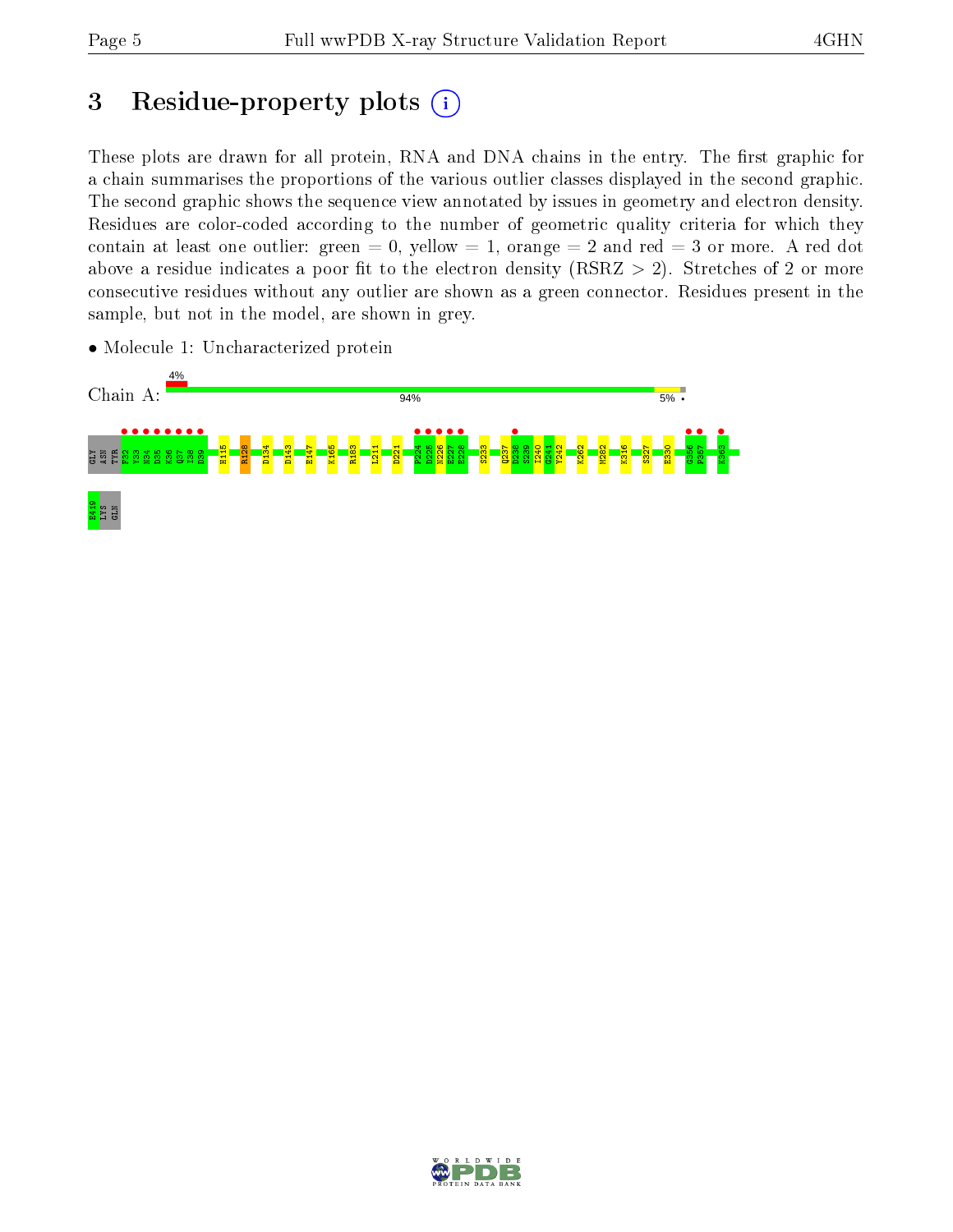# 4 Data and refinement statistics  $(i)$

| Property                                                             | Value                                              | Source     |
|----------------------------------------------------------------------|----------------------------------------------------|------------|
| Space group                                                          | P 31 2 1                                           | Depositor  |
| Cell constants                                                       | $102.08\text{\AA}$<br>97.27Å<br>$102.08\text{\AA}$ |            |
| a, b, c, $\alpha$ , $\beta$ , $\gamma$                               | $90.00^\circ$<br>$90.00^\circ$<br>$120.00^{\circ}$ | Depositor  |
| Resolution $(A)$                                                     | 17.93<br>$-1.50$                                   | Depositor  |
|                                                                      | 17.93<br>1.50<br>$\equiv$                          | <b>EDS</b> |
| % Data completeness                                                  | $97.8(17.93-1.50)$                                 | Depositor  |
| (in resolution range)                                                | $97.8(17.93-1.50)$                                 | <b>EDS</b> |
| $R_{merge}$                                                          | (Not available)                                    | Depositor  |
| $\mathrm{R}_{sym}$                                                   | 0.11                                               | Depositor  |
| $\langle I/\sigma(I) \rangle^{-1}$                                   | 2.10 (at $1.50\text{\AA}$ )                        | Xtriage    |
| Refinement program                                                   | <b>REFMAC 5.5.0110</b>                             | Depositor  |
|                                                                      | $\overline{0.134}$ ,<br>0.171                      | Depositor  |
| $R, R_{free}$                                                        | 0.161<br>0.189                                     | DCC        |
| $R_{free}$ test set                                                  | 4597 reflections $(5.02\%)$                        | wwPDB-VP   |
| Wilson B-factor $(A^2)$                                              | 14.8                                               | Xtriage    |
| Anisotropy                                                           | 0.132                                              | Xtriage    |
| Bulk solvent $k_{sol}(e/\mathring{A}^3)$ , $B_{sol}(\mathring{A}^2)$ | $0.38$ , 46.4                                      | <b>EDS</b> |
| L-test for twinning <sup>2</sup>                                     | $< L >$ = 0.49, $< L2$ = 0.32                      | Xtriage    |
| Estimated twinning fraction                                          | $0.024$ for $-h,-k,l$                              | Xtriage    |
| $F_o, F_c$ correlation                                               | 0.97                                               | <b>EDS</b> |
| Total number of atoms                                                | 3820                                               | wwPDB-VP   |
| Average B, all atoms $(A^2)$                                         | 21.0                                               | wwPDB-VP   |

Xtriage's analysis on translational NCS is as follows: The largest off-origin peak in the Patterson function is  $3.32\%$  of the height of the origin peak. No significant pseudotranslation is detected.

<sup>&</sup>lt;sup>2</sup>Theoretical values of  $\langle |L| \rangle$ ,  $\langle L^2 \rangle$  for acentric reflections are 0.5, 0.333 respectively for untwinned datasets, and 0.375, 0.2 for perfectly twinned datasets.



<span id="page-5-1"></span><span id="page-5-0"></span><sup>1</sup> Intensities estimated from amplitudes.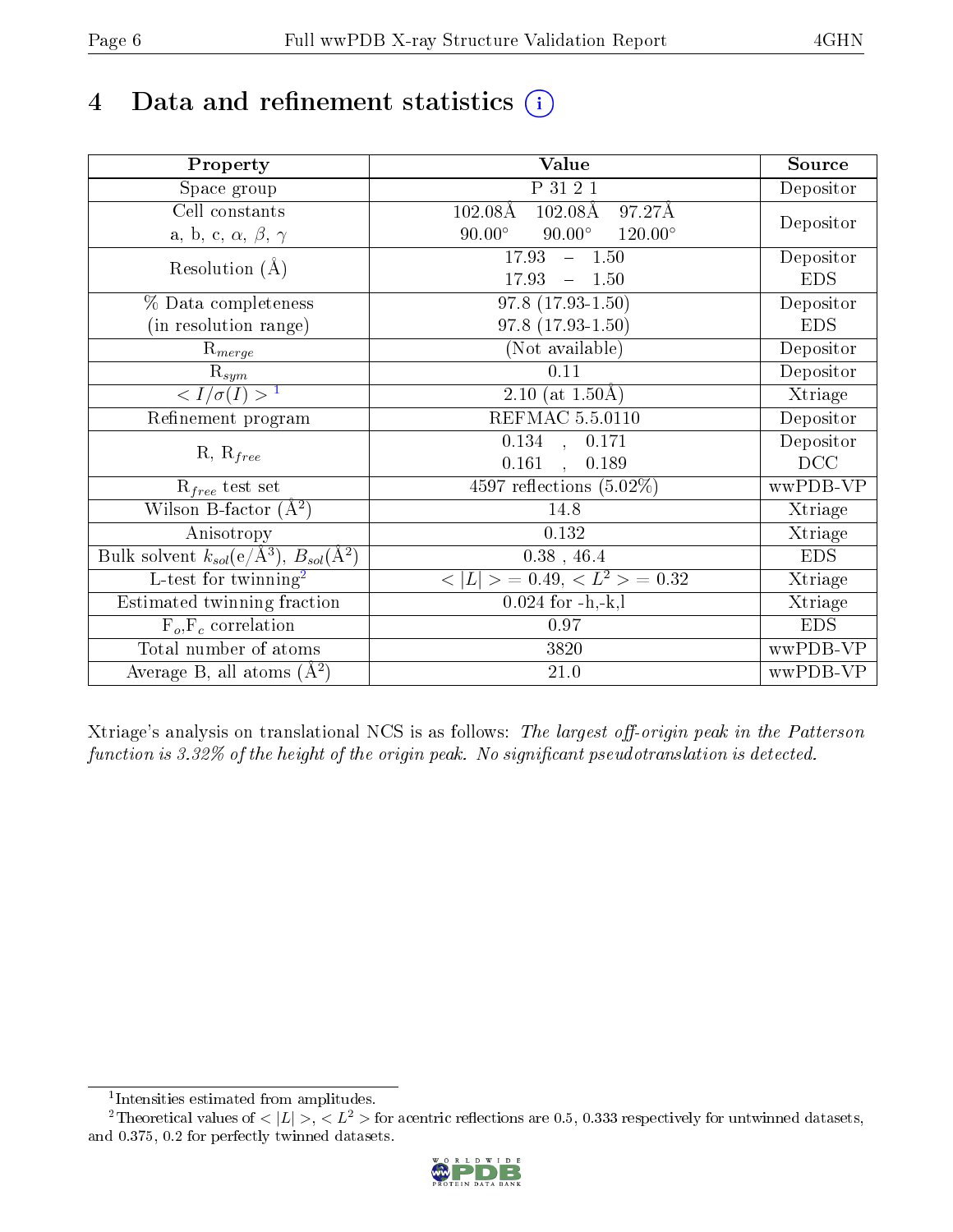# 5 Model quality  $(i)$

### 5.1 Standard geometry  $(i)$

Bond lengths and bond angles in the following residue types are not validated in this section: GOL

The Z score for a bond length (or angle) is the number of standard deviations the observed value is removed from the expected value. A bond length (or angle) with  $|Z| > 5$  is considered an outlier worth inspection. RMSZ is the root-mean-square of all Z scores of the bond lengths (or angles).

| Mol | $^{\dagger}$ Chain |      | Bond lengths       | Bond angles |                 |  |
|-----|--------------------|------|--------------------|-------------|-----------------|--|
|     |                    | RMSZ | # $ Z  > 5$        | RMSZ        | $\# Z  > 5$     |  |
|     |                    |      | $1/3368$ $(0.0\%)$ | 0.77        | $4/4552(0.1\%)$ |  |

All (1) bond length outliers are listed below:

|  |  |                                             | $\mid$ Mol $\mid$ Chain $\mid$ Res $\mid$ Type $\mid$ Atoms $\mid$ $\mid$ Z $\mid$ Observed(Å) $\mid$ Ideal(Å) $\mid$ |  |
|--|--|---------------------------------------------|-----------------------------------------------------------------------------------------------------------------------|--|
|  |  | $330 \mid GLU \mid CB\text{-}CG \mid -7.20$ |                                                                                                                       |  |

All (4) bond angle outliers are listed below:

| Mol | Chain | Res | Type | Atoms                 |         | Observed $\binom{o}{c}$ | $\text{Ideal}({}^o)$ |
|-----|-------|-----|------|-----------------------|---------|-------------------------|----------------------|
|     |       | 128 | ARG  | NE-CZ-NH1             | 8 26    | 124.43                  | 120.30               |
|     |       | 128 | ARG  | NE-CZ-NH <sub>2</sub> | $-6.20$ | 117 20                  | 120.30               |
|     |       | 221 | A SP | CB-CG-OD1             | 5.66    | 123.39                  | 118.30               |
|     |       | 183 | ARG  | NE-CZ-NH1             | 516     | 122.88                  | 120.30               |

There are no chirality outliers.

There are no planarity outliers.

### 5.2 Too-close contacts  $(i)$

In the following table, the Non-H and H(model) columns list the number of non-hydrogen atoms and hydrogen atoms in the chain respectively. The H(added) column lists the number of hydrogen atoms added and optimized by MolProbity. The Clashes column lists the number of clashes within the asymmetric unit, whereas Symm-Clashes lists symmetry related clashes.

| Mol |      |     | Chain   Non-H   H(model)   H(added)   Clashes   Symm-Clashes |
|-----|------|-----|--------------------------------------------------------------|
|     | 3947 | 194 |                                                              |
|     |      |     |                                                              |
|     |      |     |                                                              |

Continued on next page...

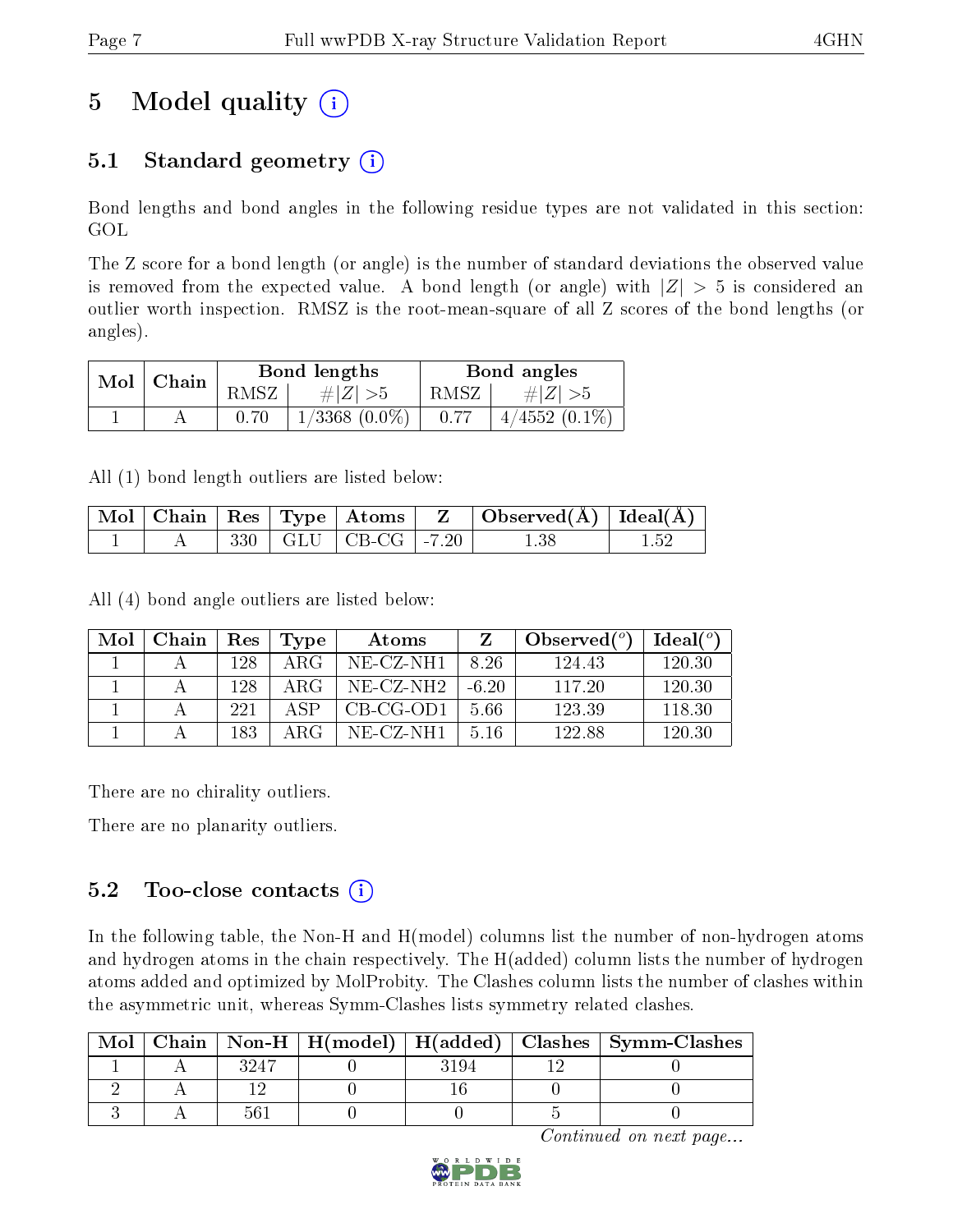Continued from previous page...

|  |          |  | Mol   Chain   Non-H   H(model)   H(added)   Clashes   Symm-Clashes |
|--|----------|--|--------------------------------------------------------------------|
|  | $3820\,$ |  |                                                                    |

The all-atom clashscore is defined as the number of clashes found per 1000 atoms (including hydrogen atoms). The all-atom clashscore for this structure is 2.

All (12) close contacts within the same asymmetric unit are listed below, sorted by their clash magnitude.

| Atom-1              | Atom-2                                                   | Interatomic<br>distance $(A)$ | Clash<br>overlap $(A)$ |
|---------------------|----------------------------------------------------------|-------------------------------|------------------------|
| 1:A:237[B]:GLN:HG3  | 1:A:240:ILE:HD12                                         | 1.73                          | 0.71                   |
| 1:A:242[B]:TYR:CD2  | 3:A:972:HOH:O                                            | 2.52                          | 0.59                   |
| 1:A:237[A]:GLN:NE2  | 3:A:1072:HOH:O                                           | 2.28                          | 0.56                   |
| 1:A:242[B]:TYR:CE2  | 3:A:972:HOH:O                                            | 2.60                          | 0.54                   |
| 1:A:282:MSE:HA      | 1: A:282:MSE:HE2                                         | 1.90                          | 0.54                   |
| 1: A: 165: LYS: HE3 | 3:A:1074:HOH:O                                           | 2.06                          | 0.53                   |
| 1: A:115: HIS: CE1  | 1:A:327[A]:SER:HG                                        | 2.28                          | 0.51                   |
| 1:A:115:HIS:CE1     | $1:A:327[A]:\overline{\text{SER}}: \overline{\text{OG}}$ | 2.65                          | 0.50                   |
| 1:A:233:SER:OG      | 1: A:262:LYS:HE3                                         | 2.18                          | 0.43                   |
| 1: A: 134: ASP: OD2 | 1: A: 165: LYS: HE2                                      | 2.19                          | 0.43                   |
| 1:A:143:ASP:O       | 1:A:147:GLU:HG3                                          | 2.19                          | 0.42                   |
| 1: A:316: LYS: NZ   | 3:A:1069:HOH:O                                           | 2.54                          | 0.41                   |

There are no symmetry-related clashes.

## 5.3 Torsion angles (i)

#### 5.3.1 Protein backbone (i)

In the following table, the Percentiles column shows the percent Ramachandran outliers of the chain as a percentile score with respect to all X-ray entries followed by that with respect to entries of similar resolution.

The Analysed column shows the number of residues for which the backbone conformation was analysed, and the total number of residues.

| Mol   Chain | Analysed                                       | Favoured Allowed Outliers Percentiles |  |                         |  |
|-------------|------------------------------------------------|---------------------------------------|--|-------------------------|--|
|             | $408/393$ $(104\%)$   399 $(98\%)$   9 $(2\%)$ |                                       |  | $\vert$ 100 100 $\vert$ |  |

There are no Ramachandran outliers to report.

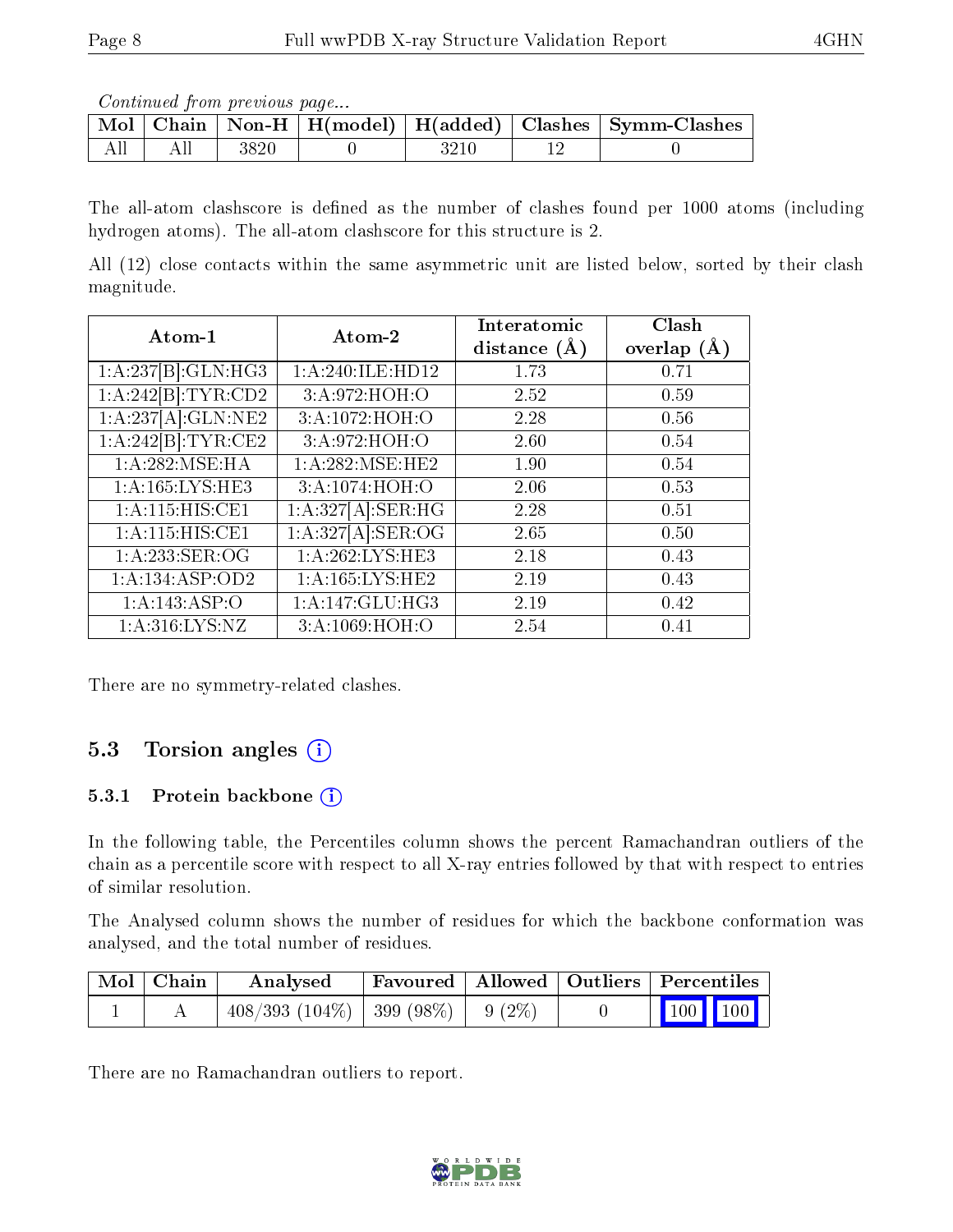#### 5.3.2 Protein sidechains  $(i)$

In the following table, the Percentiles column shows the percent sidechain outliers of the chain as a percentile score with respect to all X-ray entries followed by that with respect to entries of similar resolution.

The Analysed column shows the number of residues for which the sidechain conformation was analysed, and the total number of residues.

| $\text{Mol}$   Chain | Analysed                                 | $^\shortparallel$ Rotameric   Outliers   Percentiles |                     |  |
|----------------------|------------------------------------------|------------------------------------------------------|---------------------|--|
|                      | $360/337 (107\%)$   357 (99\%)   3 (1\%) |                                                      | $\vert 81 \vert$ 66 |  |

All (3) residues with a non-rotameric sidechain are listed below:

| Mol | Chain | Res | Type       |
|-----|-------|-----|------------|
|     |       | 128 | $\rm{ARG}$ |
|     |       | 211 | f.H.1      |
|     |       | 226 |            |

Some sidechains can be flipped to improve hydrogen bonding and reduce clashes. There are no such sidechains identified.

#### 5.3.3 RNA [O](https://www.wwpdb.org/validation/2017/XrayValidationReportHelp#rna)i

There are no RNA molecules in this entry.

### 5.4 Non-standard residues in protein, DNA, RNA chains (i)

There are no non-standard protein/DNA/RNA residues in this entry.

### 5.5 Carbohydrates (i)

There are no carbohydrates in this entry.

### 5.6 Ligand geometry (i)

2 ligands are modelled in this entry.

In the following table, the Counts columns list the number of bonds (or angles) for which Mogul statistics could be retrieved, the number of bonds (or angles) that are observed in the model and the number of bonds (or angles) that are dened in the Chemical Component Dictionary. The Link column lists molecule types, if any, to which the group is linked. The Z score for a bond

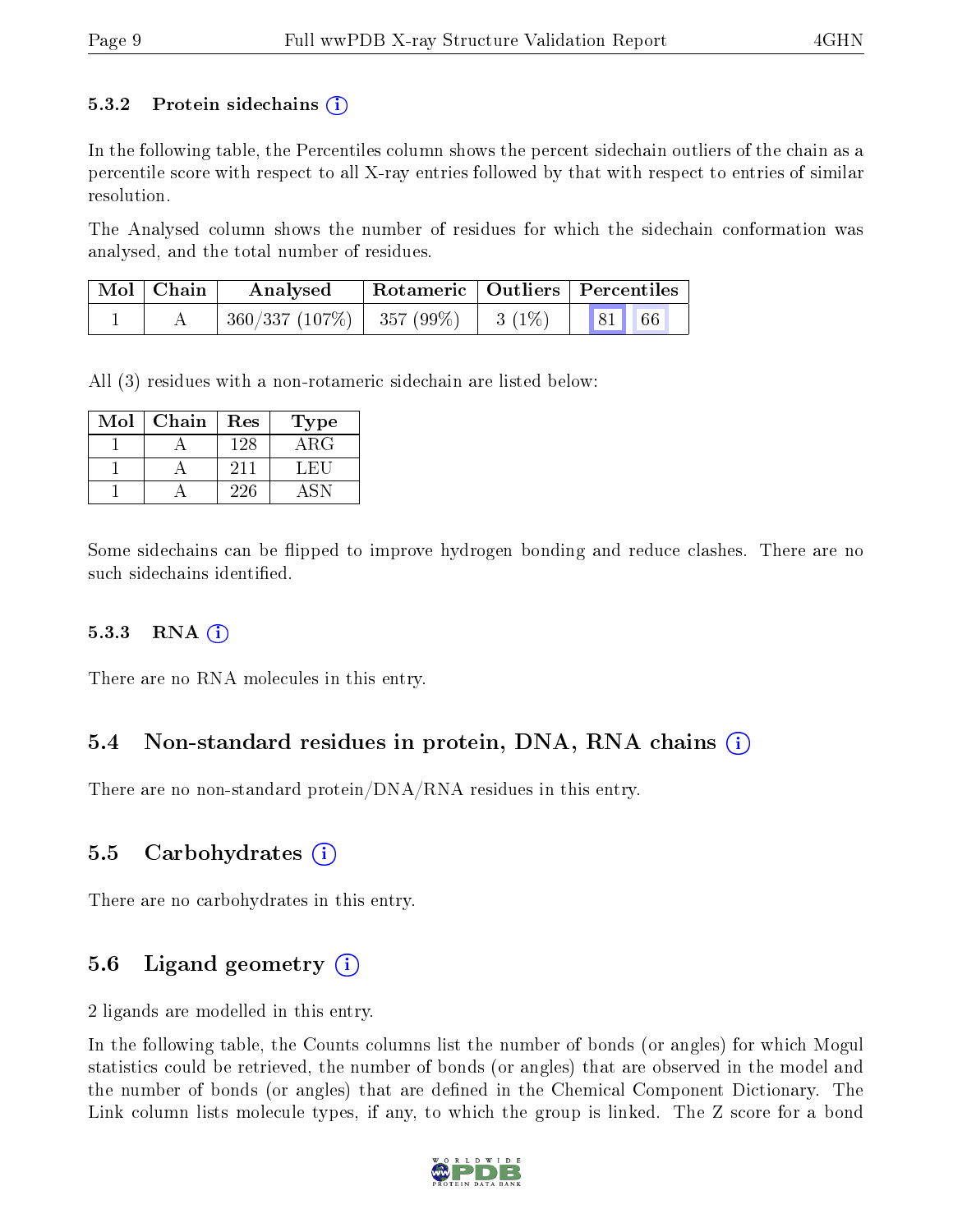length (or angle) is the number of standard deviations the observed value is removed from the expected value. A bond length (or angle) with  $|Z| > 2$  is considered an outlier worth inspection. RMSZ is the root-mean-square of all Z scores of the bond lengths (or angles).

| Mol |      | Chain | Res | $^{\circ}$ Link | Bond lengths |          |     | Bond angles |            |        |
|-----|------|-------|-----|-----------------|--------------|----------|-----|-------------|------------|--------|
|     | Type |       |     |                 | Counts-      | RMSZ     | # Z | Counts      | RMSZ       | #<br>Z |
|     | GOL  | 4 L   | 500 | $\blacksquare$  | 5,5,5        | $0.41\,$ |     | 5.5.5       | $\rm 0.43$ |        |
|     | JUL  |       | 501 | $\blacksquare$  | 5.5.5        | 0.38     |     | 5.5.5       | $0.47\,$   |        |

In the following table, the Chirals column lists the number of chiral outliers, the number of chiral centers analysed, the number of these observed in the model and the number defined in the Chemical Component Dictionary. Similar counts are reported in the Torsion and Rings columns. '-' means no outliers of that kind were identified.

|     |     |            |        | Mol   Type   Chain   Res   Link   Chirals   Torsions   Rings |                          |
|-----|-----|------------|--------|--------------------------------------------------------------|--------------------------|
| GOL | 500 | $\sim 100$ | $\sim$ | $\left( \frac{2}{4}/\frac{4}{4} \right)$                     | <b>Contract Contract</b> |
| GOL | 501 | $\sim$     | $\sim$ | 2/4/4/4                                                      | $\blacksquare$           |

There are no bond length outliers.

There are no bond angle outliers.

There are no chirality outliers.

All (4) torsion outliers are listed below:

|   | $Mol$   Chain | $Res \mid$ | Type | Atoms         |
|---|---------------|------------|------|---------------|
|   |               | 500        | GOL  | O1-C1-C2-O2   |
| 2 |               | 501        | GOL. | $C1-C2-C3-O3$ |
| 2 |               | 501        | GOL  | Q2-C2-C3-Q3   |
| 9 |               | 500        | GOL. | $O1-C1-C2-C3$ |

There are no ring outliers.

No monomer is involved in short contacts.

#### 5.7 [O](https://www.wwpdb.org/validation/2017/XrayValidationReportHelp#nonstandard_residues_and_ligands)ther polymers  $(i)$

There are no such residues in this entry.

### 5.8 Polymer linkage issues  $(i)$

There are no chain breaks in this entry.

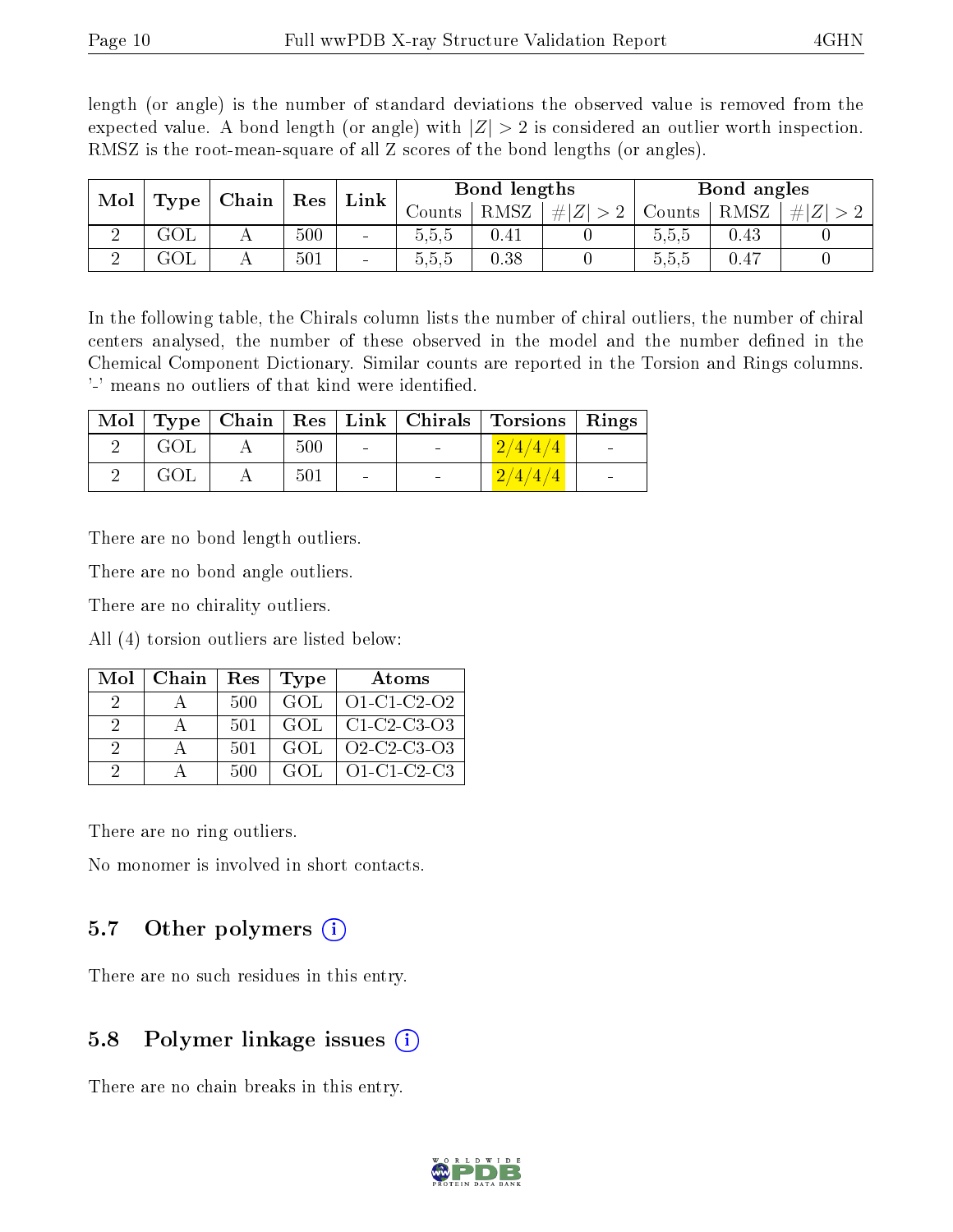## 6 Fit of model and data  $(i)$

### 6.1 Protein, DNA and RNA chains  $(i)$

In the following table, the column labelled  $#RSRZ> 2'$  contains the number (and percentage) of RSRZ outliers, followed by percent RSRZ outliers for the chain as percentile scores relative to all X-ray entries and entries of similar resolution. The OWAB column contains the minimum, median,  $95<sup>th</sup>$  percentile and maximum values of the occupancy-weighted average B-factor per residue. The column labelled ' $Q< 0.9$ ' lists the number of (and percentage) of residues with an average occupancy less than 0.9.

| Mol   Chain | Analysed $ \langle \text{RSRZ} \rangle $ |      | $\rm \#RSRZ{>}2$                    | $\vert$ OWAB(Å <sup>2</sup> ) $\vert$ Q<0.9 |  |
|-------------|------------------------------------------|------|-------------------------------------|---------------------------------------------|--|
|             | 378/393 (96%)                            | 0.11 | 17 (4\%)   33   36   11, 17, 33, 62 |                                             |  |

All (17) RSRZ outliers are listed below:

| Mol          | Chain              | $\operatorname{Res}% \left( \mathcal{N}\right) \equiv\operatorname{Res}(\mathcal{N}_{0},\mathcal{N}_{0})$ | Type                 | <b>RSRZ</b> |
|--------------|--------------------|-----------------------------------------------------------------------------------------------------------|----------------------|-------------|
| $\mathbf{1}$ | Α                  | 33                                                                                                        | TYR                  | 8.8         |
| $\mathbf{1}$ | $\bf{A}$           | 34                                                                                                        | <b>ASN</b>           | $7.9\,$     |
| $\mathbf{1}$ | $\overline{\rm A}$ | 32                                                                                                        | PHE                  | 7.9         |
| $\mathbf{1}$ | A                  | 35                                                                                                        | ASP                  | 7.2         |
| $\mathbf{1}$ | А                  | 36                                                                                                        | <b>LYS</b>           | 6.0         |
| $\mathbf{1}$ | $\overline{A}$     | 226                                                                                                       | ASN                  | 5.1         |
| $\mathbf{1}$ | $\overline{A}$     | 238                                                                                                       | ASP                  | 4.7         |
| $\mathbf{1}$ | $\overline{\rm A}$ | 37                                                                                                        | GLN                  | 4.4         |
| $\mathbf{1}$ | $\overline{A}$     | 225                                                                                                       | ASP                  | 3.8         |
| $\mathbf{1}$ | $\overline{\rm A}$ | 39                                                                                                        | ASP                  | 3.5         |
| $\mathbf{1}$ | $\overline{A}$     | 227                                                                                                       | GLU                  | 3.1         |
| $\mathbf{1}$ | $\overline{A}$     | 228                                                                                                       | $\operatorname{GLU}$ | 2.9         |
| $\mathbf{1}$ | $\overline{A}$     | 224                                                                                                       | PRO                  | 2.6         |
| $\mathbf{1}$ | $\bf{A}$           | 38                                                                                                        | ILE                  | 2.6         |
| $\mathbf{1}$ | $\overline{\rm A}$ | 356                                                                                                       | $\rm GLY$            | 2.5         |
| $\mathbf{1}$ | $\bf{A}$           | 357                                                                                                       | PRO                  | 2.2         |
| $\mathbf{1}$ | $\overline{\rm A}$ | 363                                                                                                       | LYS                  | $2.1\,$     |

### 6.2 Non-standard residues in protein, DNA, RNA chains (i)

There are no non-standard protein/DNA/RNA residues in this entry.

### 6.3 Carbohydrates  $(i)$

There are no carbohydrates in this entry.